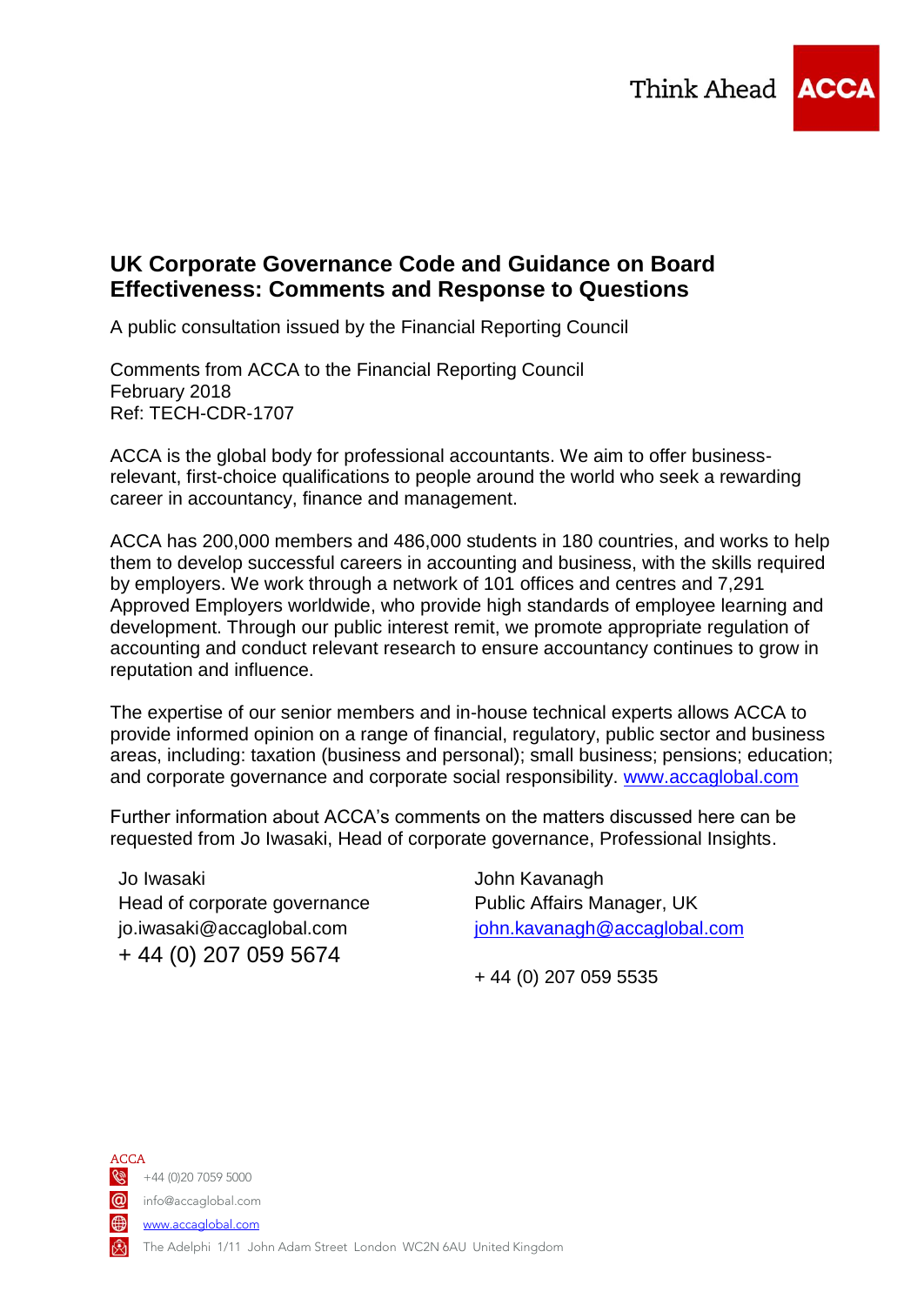ACCA welcomes the opportunity to comment on the proposed changes to the UK Corporate Governance Code (the Code) and Guidance on Board Effectiveness (the Guidance), issued by the Financial Reporting Council.

## OVERALL COMMENTS

## **ACCA welcomes the move to 'shorten and sharpen' the Code**

ACCA supports the FRC's endeavour to keep the Code a principles-based document. We note that the Code has addressed successfully a number of corporate governance issues in a non-legislative manner over the last 25 years. This has however caused the Code to lose its original clarity and consistency. We welcome the revised Code as a starting point to addressing ratifying this issue by removing details to specific guidance, but also put forward some additional suggestions for improvement throughout our response below.

Shortening the Code will enable the principle requirements to be clearer than the previous version, simply supported by 'comply or explain' provisions. We support eliminating the 'supporting principles'; the status of which within the Code has always been ambiguous.

We also support including references to other guidance on issues such as board effectiveness and the audit committee. This would enable the Code to remain focused on the core principles, while also signposting specific practical guidance resources for those who need it.

ACCA supports the FRC's proposal to remove some exemptions currently allowed for smaller listed companies. If the Code successfully stays true to being a principlesbased, outcome-oriented document that promotes a high standard in corporate governance then it will continue to meet its purpose and also mitigate the risk of potential multiplication of corporate governance codes in the UK.

ACCA believes that a principles-based Code can function as a framework document to be used by all sectors and organisations, appropriately complimented by specific guidance where required. This current activity in revision is a great opportunity to achieve this.

## **Leaders are responsible for corporate culture**

We are also pleased that the FRC has reflected in the proposed revised Code some of the key findings from its work on culture. The FRC's work, alongside ACCA's own work on culture, indicates that the expectation for corporate governance and corporate leadership has changed: building healthy and robust corporate culture is a task for leaders the Code must address this.

## **The role of the board is broader than wealth maximisation**

Furthermore, ACCA believes that the role of boards is not merely to maximise a company's wealth by way of efficient use of its resources: best performing companies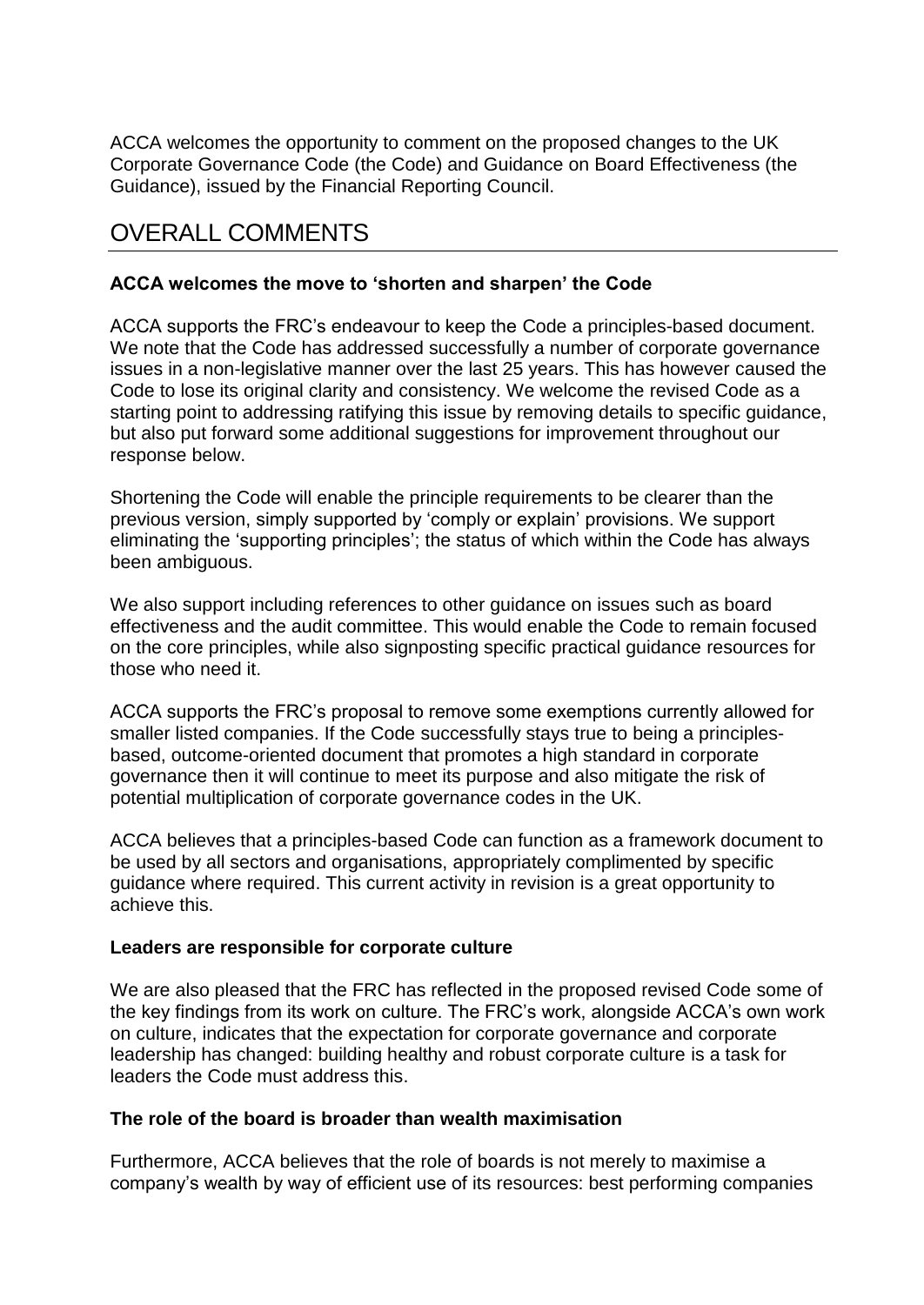bring together their internal and external stakeholders to align with their purpose and create optimal value in the long run.

## **The Code should focus on outcomes over procedures**

The focus of governance is moving from mere compliance to processes and procedures to the effect of applying them; and towards a focus on the role of all the people – not just the board but also the workforce – in delivering the long-term success of business.

Therefore the Code must clearly state the intended outcomes. It does not need to prescribe to the level of specific actions and details – it is up to each company in each situation to decide these. The Code is there to set the expected outcome that companies should achieve via such action. The Code's 'apply and explain' approach is certainly a step in the right direction.

However, the Code could go further here. In addition to explaining the intended outcomes, the Code should require companies to take responsibility for identifying the specific measures that will best achieve that. This will prevent companies from 'box ticking' lone provisions, and instead force them to consider how they have (or have not) achieved the intended outcome.

The proposed guidance mentions the importance of applying principles rather than merely complying with provisions. ACCA believes that this could also be further emphasised. Compliance to principles requires companies to show evidence that they've conducted specific activities, while application requires them to demonstrate that the activities they have undertaken have had the intended effect. Essentially, application requires companies to embrace the intended outcome of corporate governance requirements and therefore encourages a more meaningful exercise.

What matters is not simply what companies have done, but more so what they have achieved by doing it. The role of the Code here is to clearly articulate intended outcomes – which are overarching and do not change from company to company. If the Code takes this focus, rather than looking at too many example-based proposed measures and procedures, it will be shorter, sharper and more principles-based – as the FRC intends.

# AREAS FOR SPECIFIC COMMENT:

## **Application of the Code**

## **Q1. Do you have any concerns in relation to the proposed Code application date?**

We do not have a concern in relation to the proposed Code application date.

## **Guidance**

As stated in the overall comments, ACCA supports the revision to the Guidance on Board Effectiveness (hereafter, Guidance) and the FRC's decision to move detailed explanations from the Code to Guidance. Questions for the board should be a useful aide for the boardroom discussion.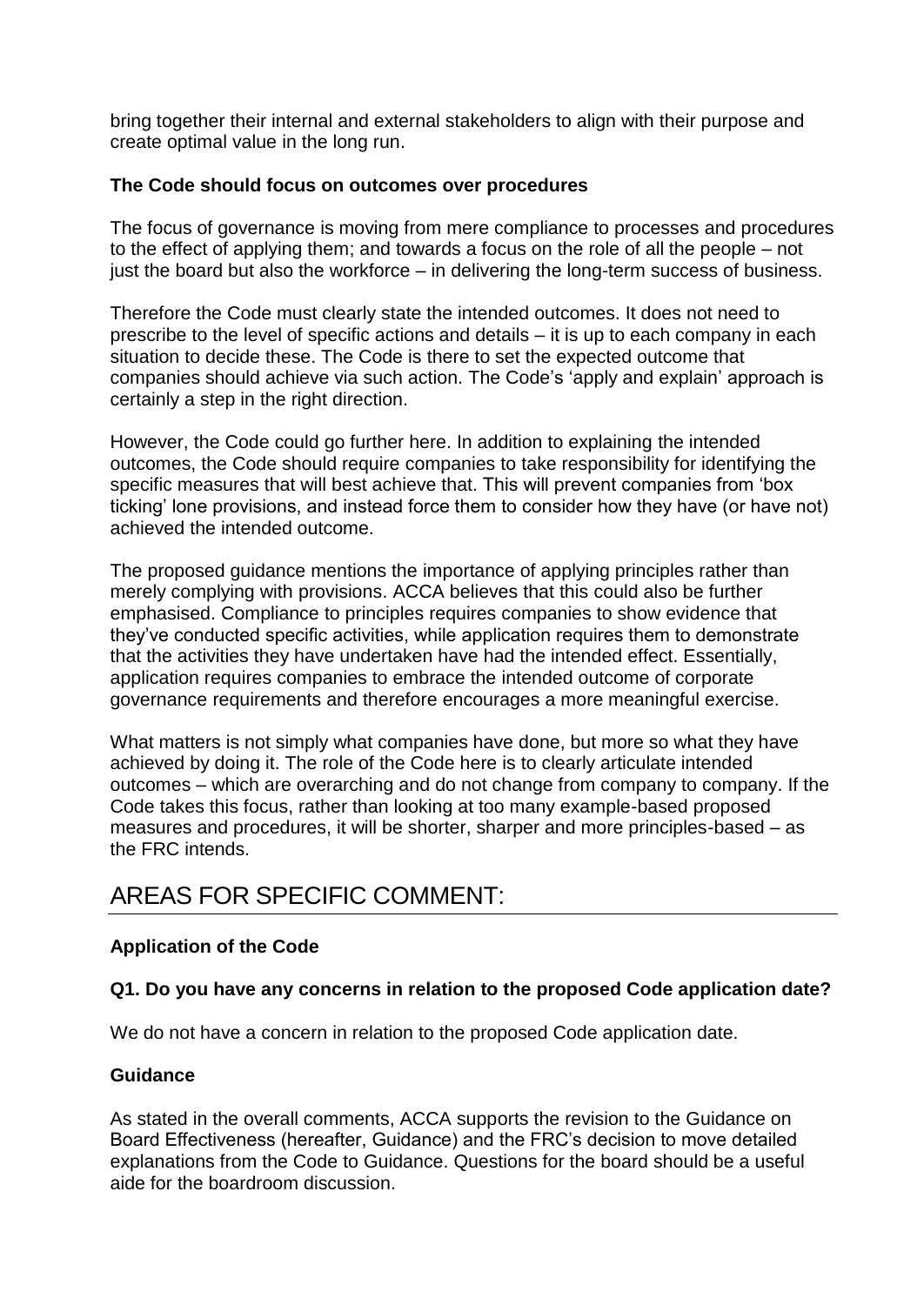The structure of the Guidance being aligned to the Code is helpful. This however leaves areas of the Code to stand out where no further guidance is available because the Code itself is shorter. In areas where we considered more guidance may be useful, we have commented in the rest of our response.

## **Q2. Do you have any comments on the revised Guidance?**

We have commented on the Guidance as applicable across this response.

## **Section 1 - Leadership and purpose**

We welcome that the Principles collectively address board accountability for the longterm success of the company. We also note the addition of the word 'sustainable'. This links to the long-term viability but is a broader concept and, in our view, takes into account the wider environment by implication and better reflects today's thinking on governance. We support the inclusion of the word.

At a cursory glance, Principle B appears obvious, discussing the responsibility of the board in relation to the necessary resources that must be made available for the running of the company and measuring performance. However, we noted the term 'ensure', which links more to execution rather than oversight. While we welcome the substance of the principle, the FRC may consider substituting the term with 'oversee' or similar in the principle, explaining how this may differ from the role of the executives in the Guidance.

## **Wider stakeholders**

ACCA supports the overall message and drafting of Section 1 Principles. Board responsibility over culture did not much feature in corporate governance debate until recently. ACCA believes that the combined effort of those who cooperated in the Culture Coalition as well as our own work on culture

(http://www.accaglobal.com/uk/en/professional-insights/risk/acca-culture-governancetool.html) has contributed to the trend change.

A well-functioning company should have a healthy corporate culture which brings together the workforce around its purpose, maximising the value from human as well as other material resources. To achieve this, however requires a strong commitment from the board to lead, support and closely monitor relevant actions.

The board needs to be cognisant that the process of building a healthy culture is twoway. It requires effective channels of communication from the rest of the organisation not just from the top down - in place to enable the board to assess the effectiveness of the communication of their message on the corporate culture. Companies should also be able to explain the mechanisms they have in place to facilitate this bottom-up communication, and Provision 2 should refer to the need to monitor the outcome of the board's action.

## **Q3. Do you agree that the proposed methods in Provision 3 are sufficient to achieve meaningful engagement?**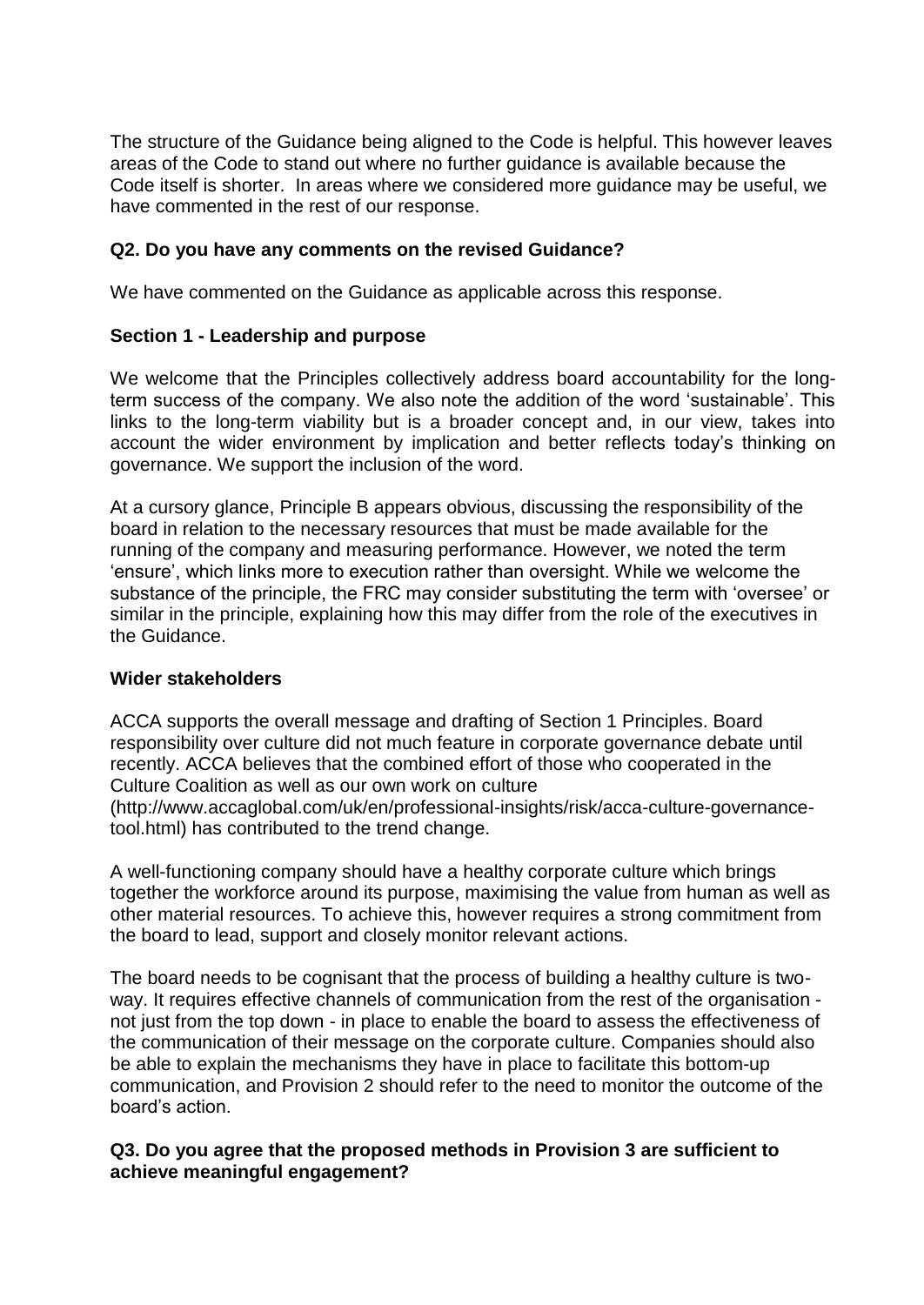Provision 3 sets out the need to gather the views of the workforce. To achieve this, the provision requires the adoption of one of three 'normal' methods.

While ACCA appreciate that a request from Government prompted the consultation on this point, we do not believe that requiring companies to adopt one of these methods is the best way forward. As we have discussed in the overall comments, it is important to emphasise what the Code intends to achieve, not to describe specific methods that may or may not work in individual circumstances.

Specifically, the first part of Provision 3 refers to the need of gathering the views of the workforce. However, this falls short of explaining why this is desirable: in our view, it is because this can help the company gauge how effectively it has communicated its purpose, strategy and values to its workforce and how well its corporate culture is aligned to them. It is fundamentally down to companies as to how they have addressed the objective provided that they have achieved the intended outcome and they can account for how they have done so.

Proposed methods are examples that have been used and illustrated in the Government Green Paper and some companies may decide to adopt one. But the Code should be clear about this in Provision 3 as in the Guidance, and give flexibility as set out in the previous paragraph: otherwise we fear that the Code risks reducing the good intention to a tick-box exercise.

ACCA would like to emphasise that the board is not a collective of individual directors representing different groups or interests. It is a body of directors with different skillsets and viewpoints to enable robust decision making, unified for the benefit of company's long term success.

## **Q4. Do you consider that we should include more specific reference to the UN SDGs or other NGO principles, either in the Code or in the Guidance?**

ACCA supports the proposed approach to the frameworks on stakeholder engagement disclosure. It will be helpful to the users to be referred to more robust frameworks where appropriate. However, relevant frameworks will evolve and be updated over time. Therefore, the FRC should refer to specific frameworks as part of the Guidance but not in the Code.

## **Workforce definition**

ACCA supports the definition.

We also welcome that Paragraph 31 of the Guidance refers to the notion of workforce that extends beyond the employees, and that agency workers and contractors should be included in engagement mechanisms where appropriate.

## **Shareholder engagement**

Shareholders play a fundamental and important role in corporate governance.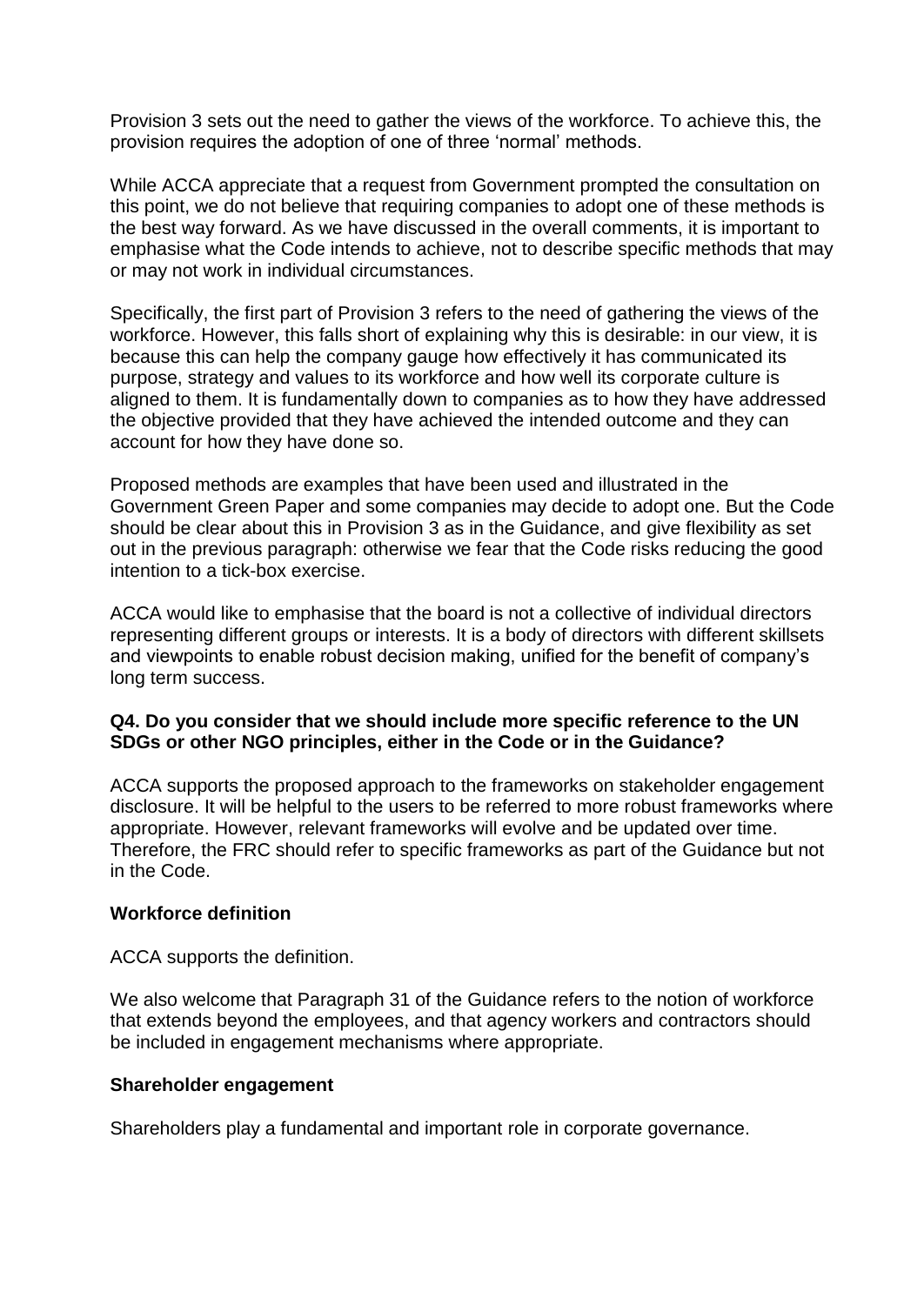We support the disclosure requirements in Provision 6. It should encourage companies to better engage shareholders and also encourage companies to clarify how they will extend the corporate culture to all stakeholders. It would, at the same time, highlight any gap in the way they engage different stakeholders.

## **Q5. Do you agree that 20 per cent is 'significant' and that an update should be published no later than six months after the vote?**

20% thresholds appear reasonable: considering that this would amount to 34 per cent of votes against resolutions held at FTSE 350 in 2017 (2016: 19 per cent), this captures the shareholder sentiment as widely perceived during the period.

The requirement to publish an update within six months appears to be reasonable. This will encourage companies to bring forward the timing of their engagement with shareholders following the voting results and allow more time for considering and taking subsequent actions.

## **Culture**

ACCA supports the change as noted under overall comments.

## **Whistleblowing**

ACCA is pleased to see the prominence given to the need for internal speak-up arrangements in Principle D and Provision 3. ACCA strongly supports the need for robust speak-up arrangements as this can help foil criminal and illegal activities and also help companies defend themselves from reputation damages.

ACCA encourages the FRC to discuss this topic separately from workforce engagement. These areas have different purposes although both are related to culture, and deserve two separate provisions. ACCA would support explicit reference to 'speak-up' or 'internal whistleblowing' to give legitimacy and a profile to this importance process.

ACCA also considers that the board guarantee of whistleblower anonymity is of paramount importance for effectiveness of speak up arrangements. The relevant wording, in a separate provision, should be revised as:

**The board should be directly responsible for the effectiveness of speak-up arrangements** There should also be a means which allow the workforce to raise concerns in confidence and (if they wish) anonymously. The board should review this **regularly** and ensure that arrangements are in place for the proportionate and independent investigation of such matters and for follow-up action.

We believe that the Guidance should have further practical measures to help companies raise the standard in this area. ACCA's publication *Effective Speak up arrangements for whistleblowers* (http://www.accaglobal.com/gb/en/professionalinsights/risk/speak-up-arrangements-whistleblowers.html) is a comprehensive and useful document for companies to understand how to maximize the value of internal speak-up channels. We will be delighted to assist the FRC in developing relevant paragraphs for the Guidance.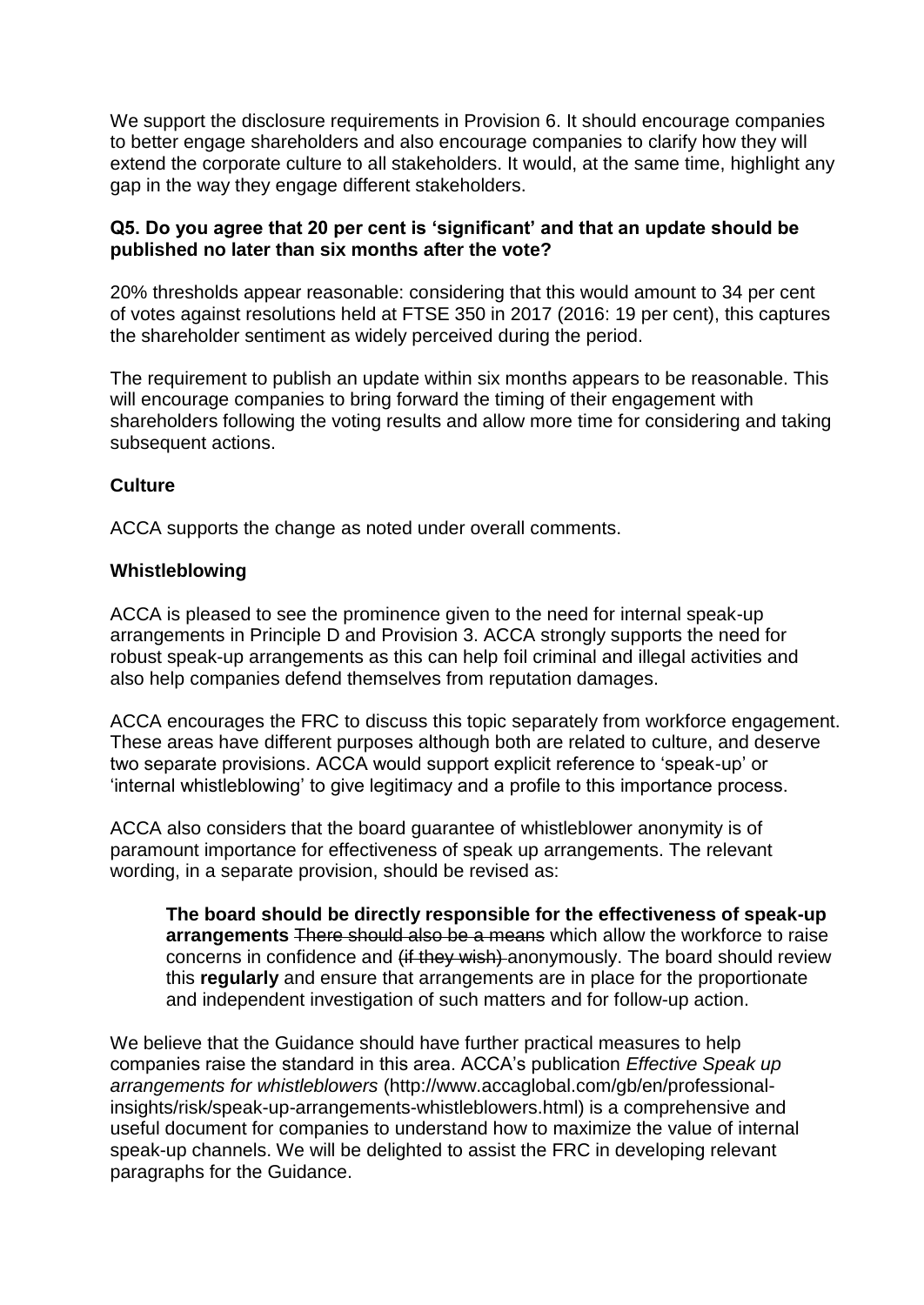## **Section 2 – Division of responsibilities**

Principle G refers to the recommendations first promoted in the Higgs report of 2003. ACCA suggests a small tweak in the wording 'holding management to account': it might be better phrased as 'holding **senior** management **including executive directors** to account' to reflect the relationship between the board and senior management as it is unlikely for them to be directly interacting with management.

## **Board composition**

ACCA recognises the importance of the chair and their responsibility for the board's overall effectiveness.

Principle E has shifted the focus of the functional role of the chair as the leader within the board to include emphasis on the relationship between the board and the company. We consider this to be a useful reminder of the overall role of the board.

#### **Q6. Do you agree with the removal of the exemption for companies below the FTSE 350 to have an independent board evaluation every three years? If not, please provide information relating to the potential costs and other burdens involved.**

ACCA supports the FRC's decision to remove the exemption for companies below the FTSE 350. We are of the view that the evaluation of board effectiveness has benefited boards of companies (and non-companies) of all sizes. Provided that the Code allows a degree of flexibility in how companies may meet the purpose, it should promote the highest standard of corporate governance.

However, ACCA firmly believes that the external facilitator should be independent from the company or individual directors to ensure that the board evaluation is effective. Disturbingly, Provision 21 which discusses the annual evaluation of board performance seems to permit external facilitator who may have connection with the company or individual directors.

ACCA considers that this is a fundamental weakness that undermines the value of such evaluation. A potential conflict of interest may occur or be perceived as such if a board engages, for example, the statutory auditors or the executive search firm. The requirement to disclose any connection that the facilitator may have with the company or individual directors is unlikely to be effective given that the lack of independence at the time of evaluation cannot be addressed by subsequent disclosure.

Accordingly, the FRC may consider deleting some of wording from Provision 21 as below:

21.There should be a formal and rigorous annual evaluation on the performance of the board, the chair and individual directors. Companies should have an externally facilitated**, independent** board evaluation at least every three years. The external facilitator should be identified in the annual report and a statement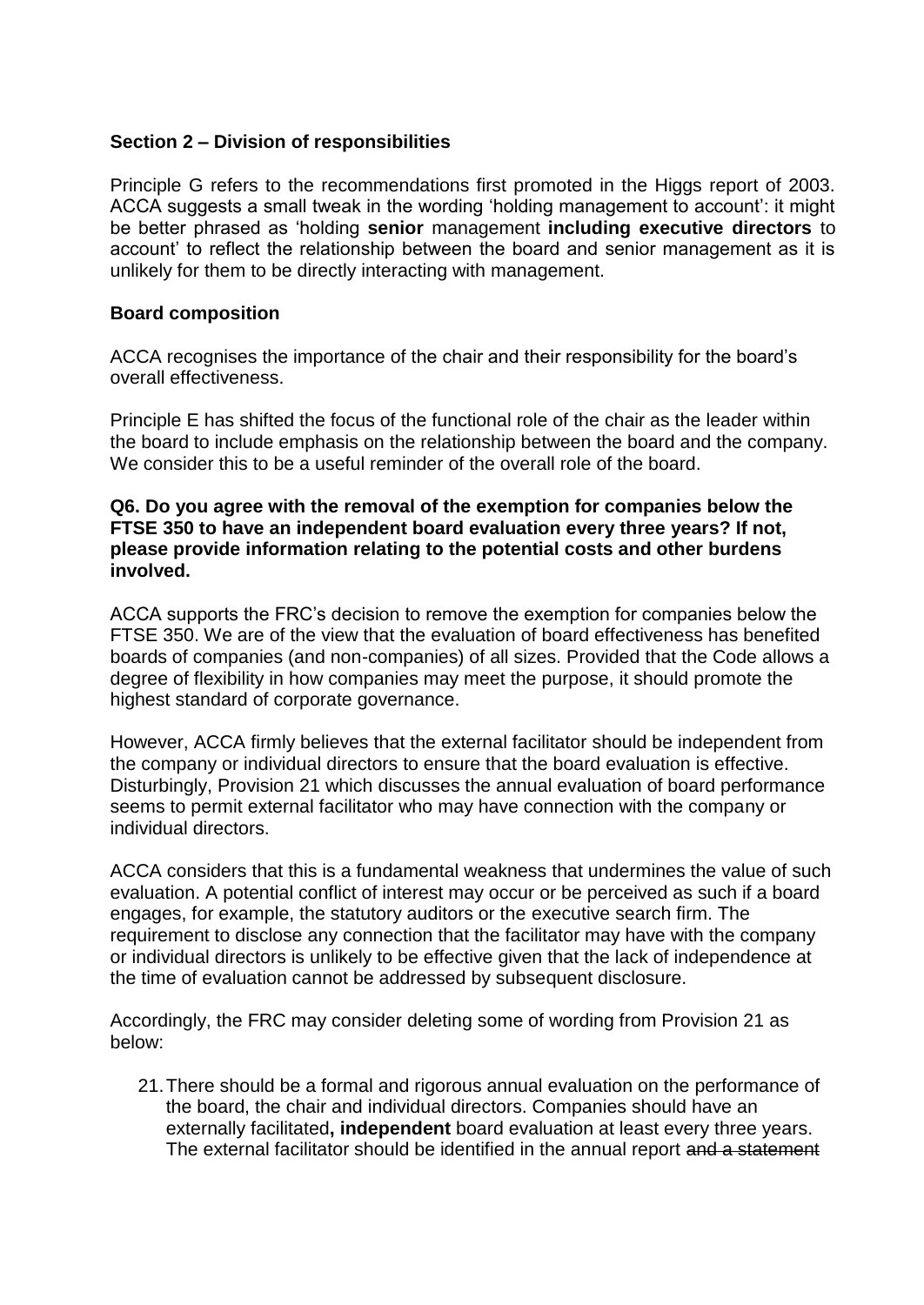made as to whether they have any other connection with the company or individual directors.

#### **Independence and tenure**

## **Q7. Do you agree that nine years, as applied to non-executive directors and chairs, is an appropriate time period to be considered independent?**

There is insufficient discussion as to what the FRC means by independence and what benefits an independent board member should bring to the boardroom discussion. We believe that Principle G may usefully refer to independence as to explain the basis of constructive challenge by, for example, rewording as below

G. Non-executive directors should provide constructive challenge, strategic guidance, offer specialist advice and hold management to account **based on their expertise and, in the case of independent non-executives, independence**.

As drafted, the Code appears to focus overly on the procedures of determining individuals' independence in Provision 15.

Judgement as to independence is not something that rules can guarantee: it is a matter of mind-set and relationship which may be affected by the relationships between senior management and board members as well as within the board.

For example, the nine-year rule (the ultimate bullet point, Provision 15) may be one parameter in assessing individual directors' independence but we are not convinced that this can automatically guarantee or rebut independence. Furthermore, board member evaluation by an independent external party may also provide a rigorous procedure that can be used alongside the nine-year rule, albeit it is more complex and potentially costlier.

In terms of tenure, the Code does not permit non-executive directors to be considered independent, and in the case of the chair, to remain in the position. If the prevalent practice is that companies consider directors to be no longer independent by 'de facto', the Code should allow exceptions where appropriate. We are supportive, however, of the introduction of rigorous scrutiny in determining their independence.

## **Section 3 – Composition, succession and evaluation**

**Q9. Do you agree that the overall changes proposed in Section 3 of revised Code will lead to more action to build diversity in the boardroom, in the executive pipeline and in the company as a whole?** 

**Q10. Do you agree with extending the Hampton-Alexander recommendation beyond the FTSE 350? If not, please provide information relating to the potential costs and other burdens involved.**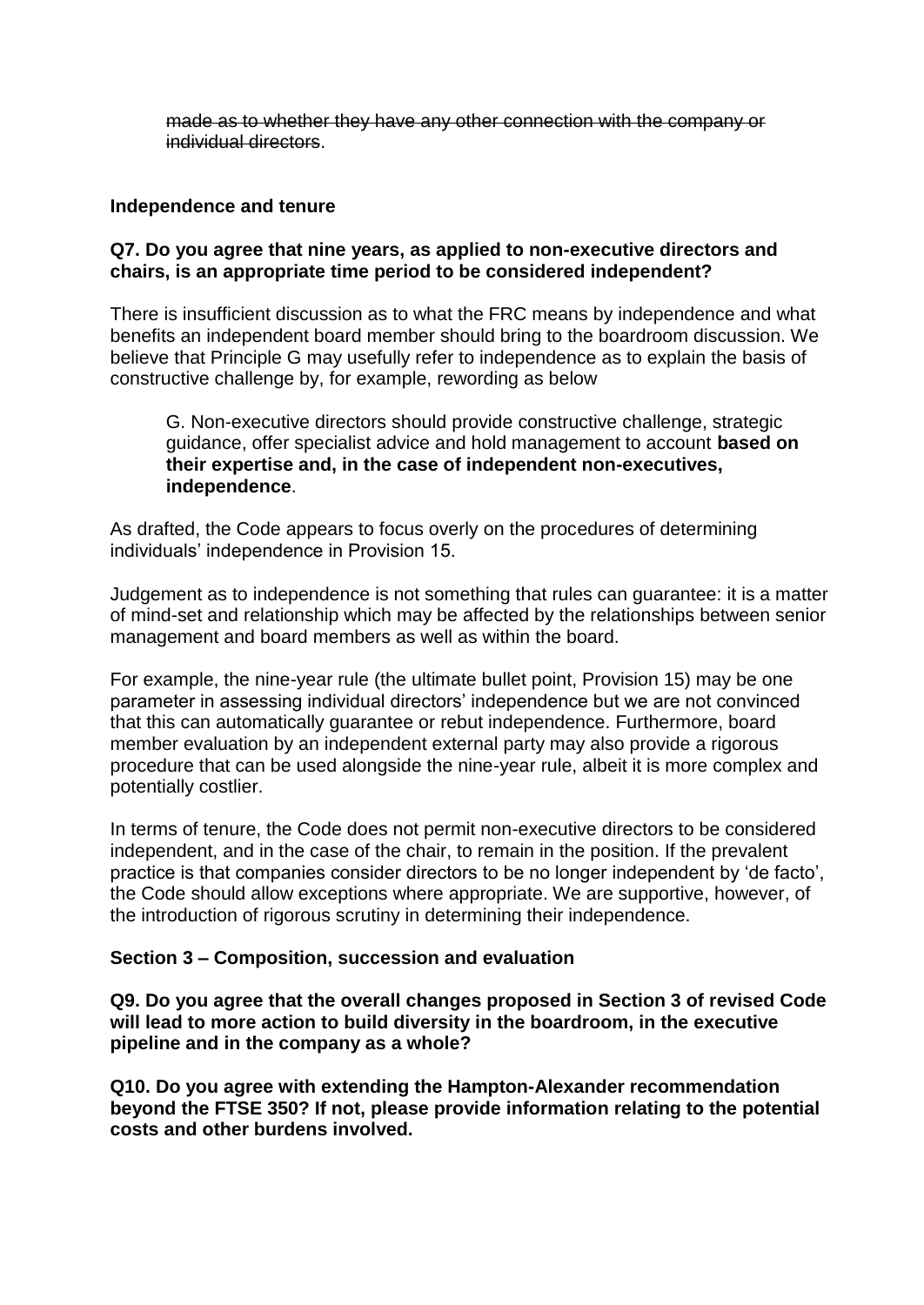## **Q11. What are your views on encouraging companies to report on levels of ethnicity in executive pipelines? Please provide information relating to the practical implications, potential costs and other burdens involved, and to which companies it should apply.**

The debate around diversity has progressed in recent years. ACCA is pleased with Principles J and K that gives necessary emphasis to diversity.

However, we do not think that the Provisions give sufficient discussion as to what diversity means in the boardroom and its intended effect in terms of good governance. The current wording says no more than the importance of the diversity alongside the balance of skills, experience, independence and knowledge.

On one hand, board diversity is about having companies perform better by making them explore diverse risks and opportunities fully via rigorous discussion in the board room. On the other hand, there is another driver of diversity that concerns the society we live in. Our society is diverse, and if the boardroom doesn't reflect this, we must ask ourselves why this is the case.

In our view, it is important not to excessively focus on the quality of discussion in the boardroom or business performance as the sole drivers for diversity. There are multiple factors that contribute to these matters. Furthermore, the objective of diversity is not solely to improve the bottom line in the short term. Therefore we do not consider it necessary to prove the causal relationship between diversity and operational and functional indicators.

We recognise that diversity is also about recognising and improving social mobility: we would like to see our society providing opportunity for all and enabling progression (which is also an integral part of ACCA's mission). If boardroom or executive teams are not diverse, this implies that the company is not reaching broadly to identify a sufficient pool of talent sources or not nurturing its pipeline for its workforce to progress. A diverse board is better able to understand and incorporate the needs and views of a much wider range of stakeholders in the decision-making process. Diversity therefore links back to corporate culture which we discussed earlier in this response.

ACCA believes that company disclosures should include measurable targets which can be reviewed and revised by companies' and organisations' own accord, over and beyond government-driven targets. In terms of other diversity criteria such as ethnicity and socio-economic background, we should encourage companies to consider and explain their rationale as to how they are addressing them and in what order of priority as well as target figures.

## **Section 4 – Audit, risk and internal control**

**Q12. Do you agree with retaining the requirements included in the current Code, even though there is some duplication with the Listing Rules, the Disclosure and Transparency Rules or Companies Act?**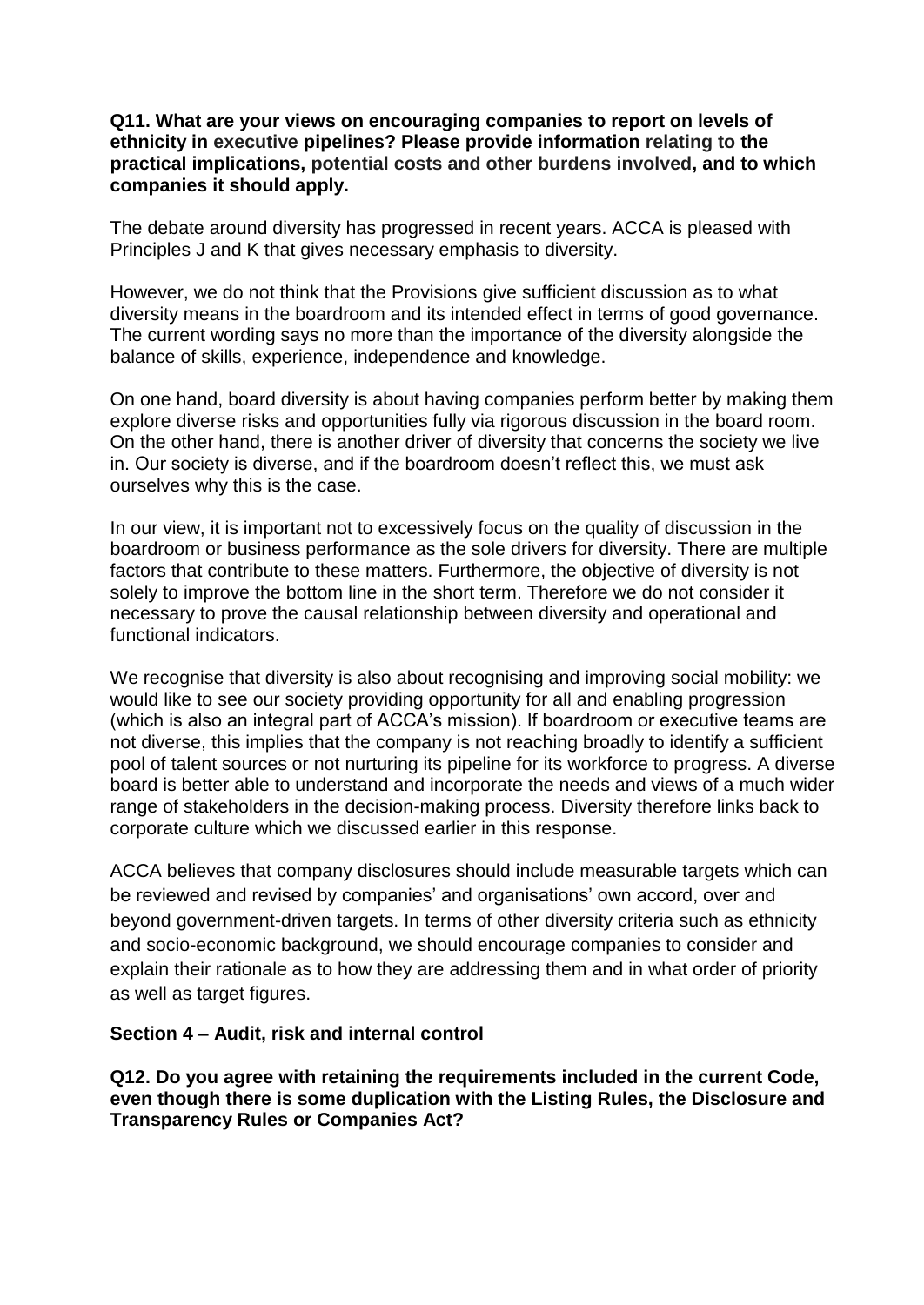We do not see duplicating requirements as an issue as such. The issue is the lack of clear referencing as to where duplication exists, and any differences between requirements that appear duplicated (but are actually not).

## **Audit committees**

ACCA notes that there is no fundamental change to the requirements related to audit committees. We would like to draw your attention to findings of a recent ACCA research report on the factors that contribute to a quality audit (*[Tenets of a quality audit,](http://www.accaglobal.com/uk/en/professional-insights/global-profession/Tenets-of-quality-audit.html)*  http://www.accaglobal.com/uk/en/professional-insights/global-profession/Tenets-ofquality-audit.html*)*. It identifies that some of these factors can be in tension – audit committees would benefit from a greater level of awareness of this subject.

ACCA will also share some relevant research into key audit matters, which identifies that their disclosure in the audit report has a consequential positive impact on how the audit committee fulfils its function. This report will be available in March 2018 and shared separately.

## **Q13. Do you support the removal to the Guidance of the requirement currently retained in C.3.3 of the current Code? If not, please give reasons.**

We agree with the removal of the list of the main roles and responsibilities of the audit committee to the Guidance. This aligns with other changes introduced to the Code.

## **Risk and internal controls**

We consider that Principles are set at the right level, but it would do no harm referring to the audit committee. Related Provisions' focus seems to centre around the description of processes and procedures rather than the relationship of the board with the audit committee and its delegated authority. We recommend that the balance should be reversed.

The same applies to a degree to the Guidance, particularly around the viability statements. However, this is expected from the Guidance because of its positioning.

## **Section 5 – Remuneration**

**Q14. Do you agree with the wider remit for the remuneration committee and what are your views on the most effective way to discharge this new responsibility, and how might this operate in practice?** 

**Q15. Can you suggest other ways in which the Code could support executive remuneration that drives long-term sustainable performance?** 

## **Q16. Do you think the changes proposed will give meaningful impetus to boards in exercising discretion?**

Overall, we are satisfied with the Principles. Principle P should refer to the importance of communication, not just transparency, as communication is about the messaging and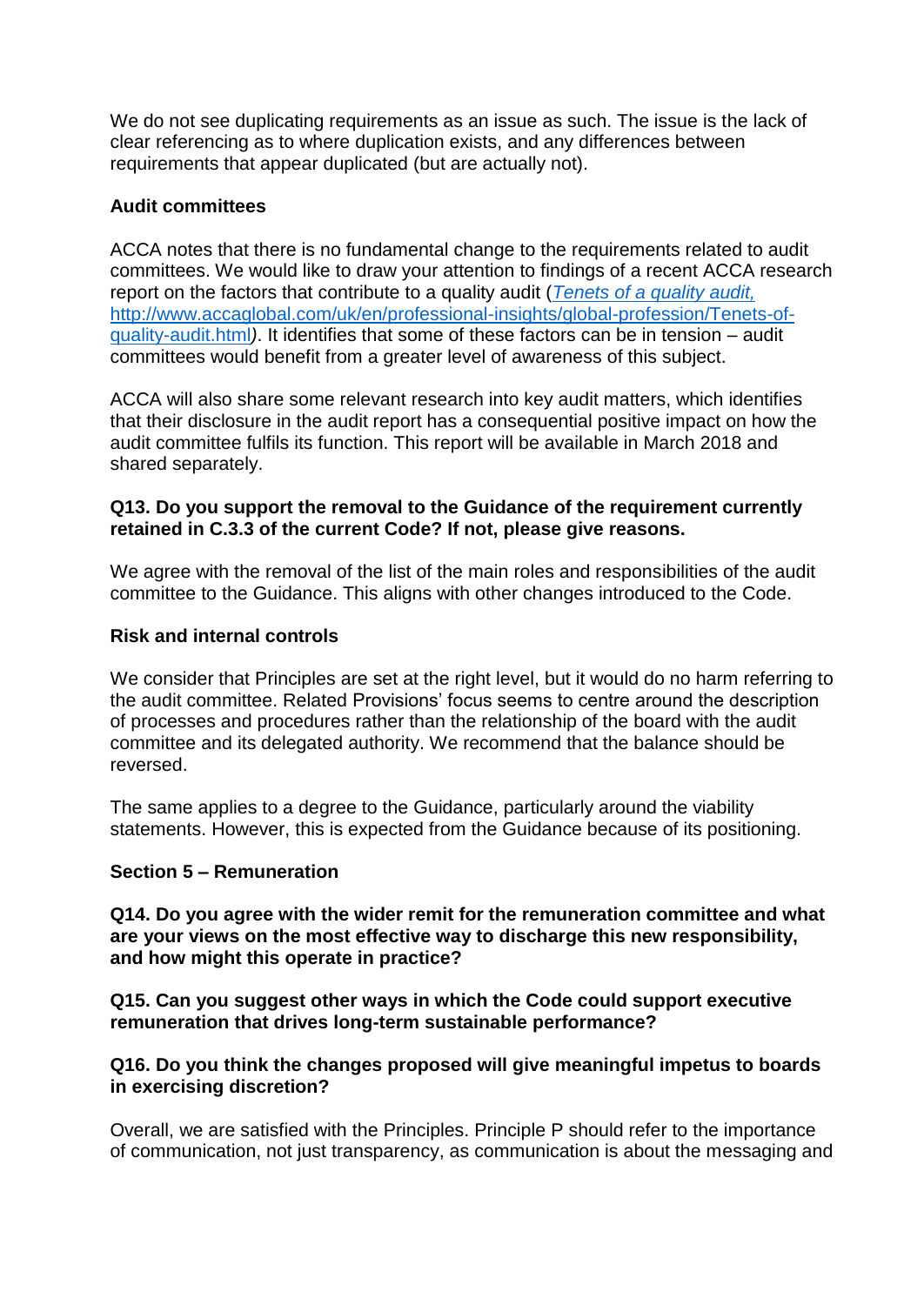accountability that contributes to building a healthy corporate culture. We believe this is the underlying message of Principle O.

In recent years, efforts to link executive pay with performance have had success, but with diminishing returns with regard to stemming the upward trend in executive pay. This increases the importance of each company's messaging around its executive pay to internal and external stakeholders. Where the board lacks a desire to communicate the thinking behind executive pay versus rewards to the workforce, the company will find it difficult to nurture a healthy corporate culture.

In our view, more work is necessary to identify the other factors that contribute to the upward trend in executive pay and to explore potential solutions. ACCA looks forward to working more with the FRC and others in this area.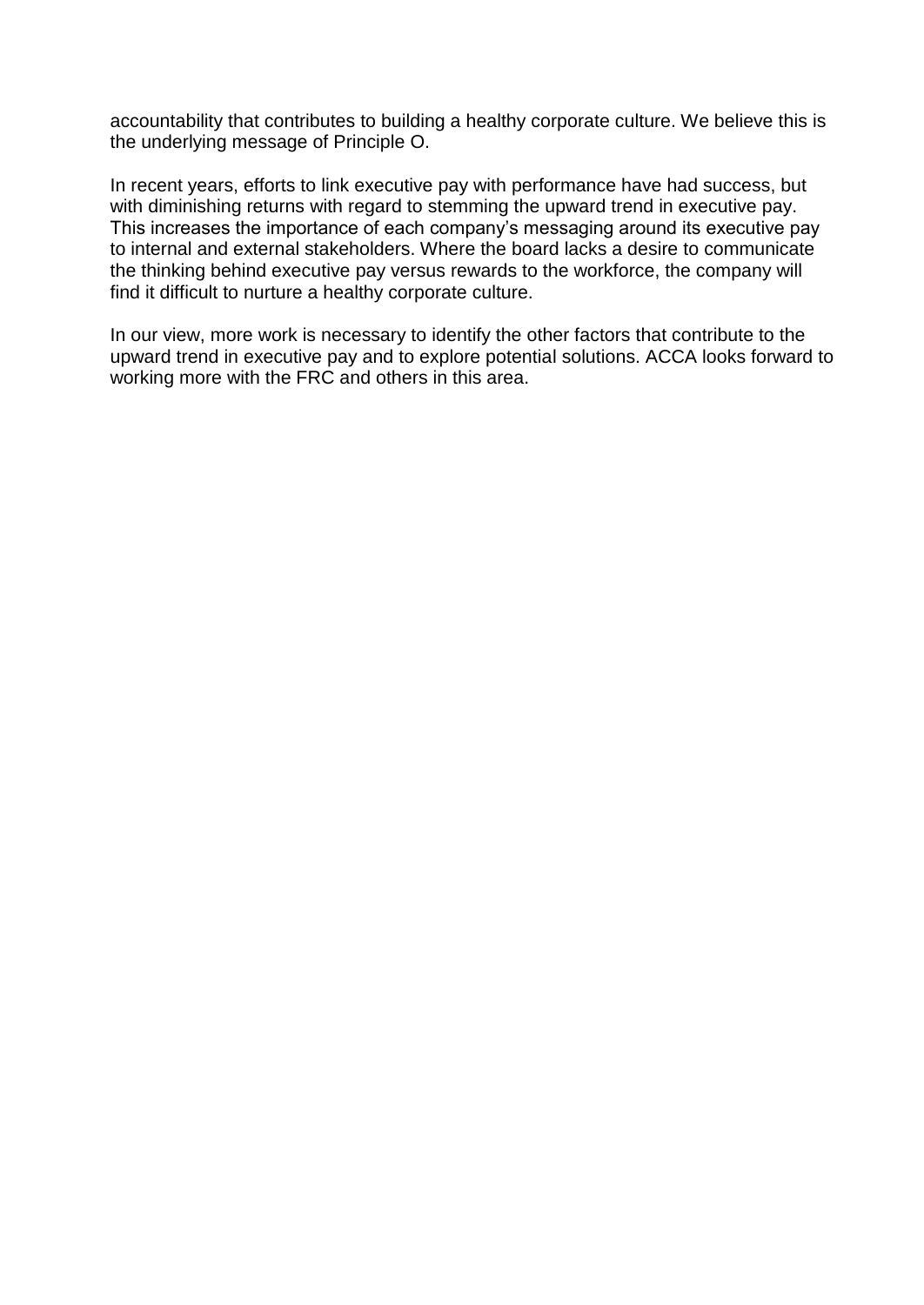# UK STEWARDSHIP CODE QUESTIONS

Since its release in 2010, the Stewardship Code has become widely recognised as an authentic good practice source for investor stewardship in the UK. Its variations have been developed globally and this is a sign of its success.

The FRC's exercise to introduce tiers in 2016 was, in our view, broadly welcomed by investors and the subsequent removal of tier 3 was a positive step in demonstrating that stewardship reporting is intended to enhance accountability of investors and not just a matter of exhibiting a report of limited value.

During these years, the landscape of investment has also changed. Significance of investors' role in the wider economy is widely understood. Ultimate beneficiaries including the public at large expect them to play an active role in contributing to the continued prosperity and sustainability of wider society.

The Stewardship Code has the potential to play an important role by setting out this rationale and holding investors accountable. In order for this to happen, there are several key issues to be consulted on and we set them out below. We have also provided some references to the consultation questions to which they may relate to (NB: not all questions are covered):

- Emphasising the role of investors within wider society: This is incorporated in Principle A of the Code. The FRC may wish to consult whether this should be introduced into the Stewardship Code explicitly. (Q20, Q21, Q22)
- Extending the applicability of the Stewardship Code across the investment chain: This may involve exploring (i) the structure of the Stewardship Code: eg whether to keep the document principles-based and supplement it with guidance addressed to different categories, develop a full document that contain various exemptions, or separate codes; and (ii) the mechanism of enforcement: eg all are to sign up to the relevant Stewardship Code or organisations report to those who are next up at the investment chain. (Q17)
- Reviewing the requirement of the Stewardship Code in the light of best practice and other stewardship codes. (Q 24, Q25, Q28, Q29)
- Addressing the gap among investors: The FRC has already devised the three-tier system. However, the fact remains that half of those who were classified as tier 3 voluntarily removed themselves from the list of signatories. There are others who have not or may not wish to sign up to the Stewardship Code. We have heard views on both sides. Some argue that responsible investor stewardship will help contribute to a robust market; others argue that an overly rigorous stewardship requirement would scare investors away. ACCA supports that the former view, as we agree that high quality corporate governance will encourage trust in companies and build a robust economy in the long run.
- Reviewing the practice around independent assurance and methodology development: The existing assurance framework of the Stewardship Code which is restricted to Principle 7 is partially historical: Principle 7 was seen as the sole element of the Stewardship Code that can be made subject to the rigour of independent assurance engagements in a manner similar to independent assurance